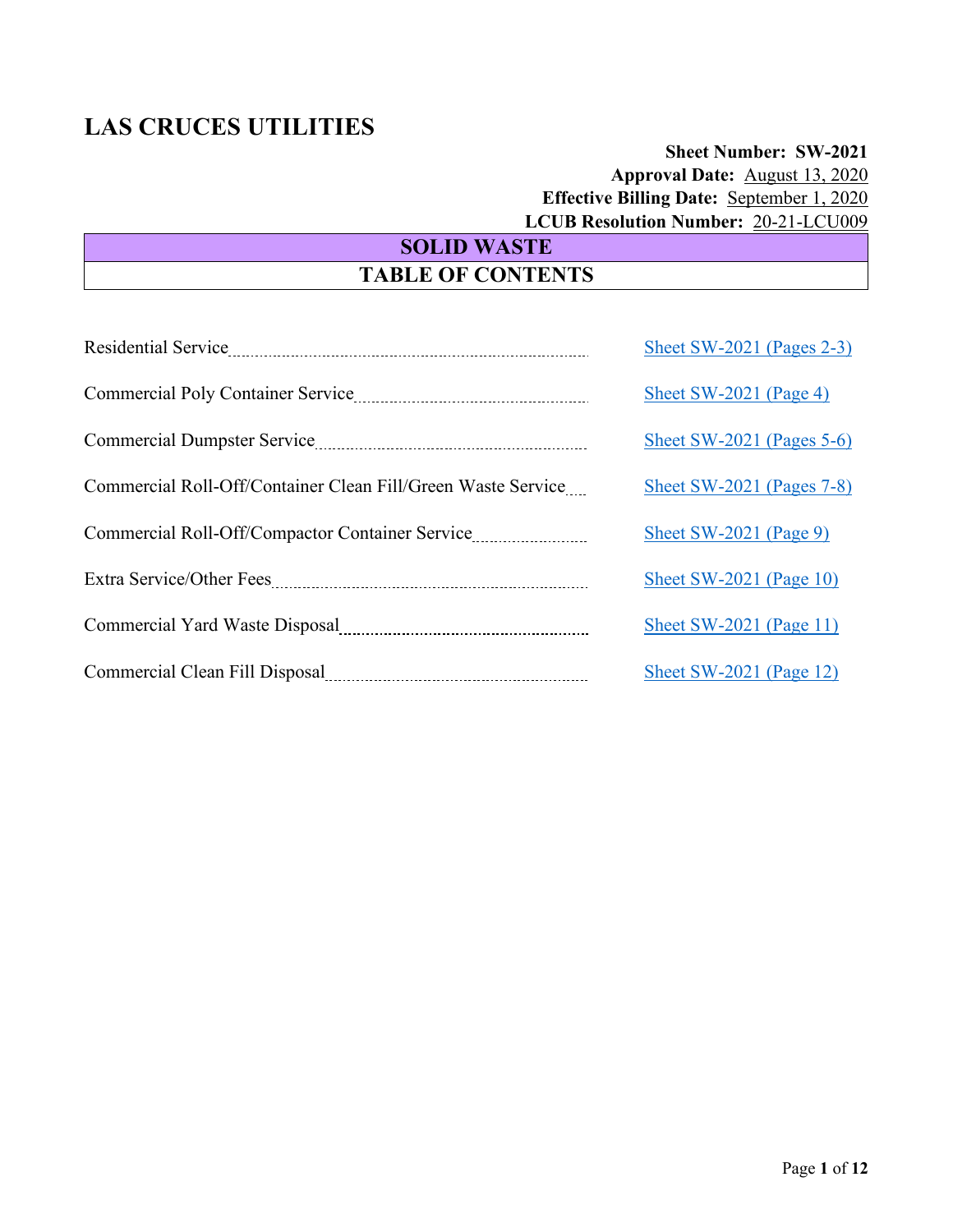## **Sheet Number: SW-2021 Approval Date:** August 13, 2020  **Effective Billing Date:** September 1, 2020  **LCUB Resolution Number:** 20-21-LCU009

### **SOLID WASTE**

# **RESIDENTIAL SERVICE**

### <span id="page-1-0"></span>**AVAILABILITY**

Available in the Las Cruces Utilities (LCU) solid waste service area for exclusive use of individual customer domestic use only. City of Las Cruces Municipal Code 25 Section 68 states, solid waste service is required for every person owning, leasing, or occupying premises within the city. Solid waste service under this schedule is provided and continuously billed in conjunction with any active City gas, water, or wastewater service except as provided in the LCU Billing and Service Regulations Sheet RUS-1.

Service under this rate schedule shall be provided by one or more standard 96-gallon poly container or containers or, upon request, only one 64-gallon poly container for Compact Saver trash disposal service. Customers receiving standard (96-gallon poly container) service may request one, two, three, or four additional 96-gallon containers for the additional monthly charge set forth below; customers who choose Compact Saver (64-gallon poly container) service may not obtain additional containers of either size. On the designated pick up day the poly containers must be placed on the street by the curb by 6:00 AM to be serviced and removed by 7:00 PM. The container shall not be over serviced (lid unable to close and/or trash not in container). Residential containers will be serviced once per week and supplemented by grappler service once per month. Grappler Service is not to exceed two level ½ ton pickup truck loads for a total of approximately four cubic yards. Larger loads set out for grappler pick-up must use the Extra Service/Other Fees schedule. Excess loads above the grappler capacity that are left on the curb must be cleared by the customer or will be cited by Codes Enforcement.

### **RATE**

Monthly Residential container billing shall be the sum of:

| <b>Standard Service one 96-gallon container</b>                              | \$15.25 |
|------------------------------------------------------------------------------|---------|
|                                                                              | \$9.00  |
| Additional containers must be kept on the account for a minimum of 3 months. |         |

or

**Compact Saver Service one 64-gallon container 13.25** \$13.25 Available only upon customer request. In the event the Compact Saver container is over serviced (lid unable to close or trash not in container) for two service pickups during any period or 12 consecutive months, the container will be automatically replaced with a Standard Service container and billed accordingly, and the customer may not request reinstatement of Compact Saver Service for a period of at least 12 billing months after the container has been replaced. In the event a customer who has requested Compact Saver Service submits a request to voluntarily deactivate utility service, LCU will reset and replace the solid waste service to the Standard Service configuration and billing.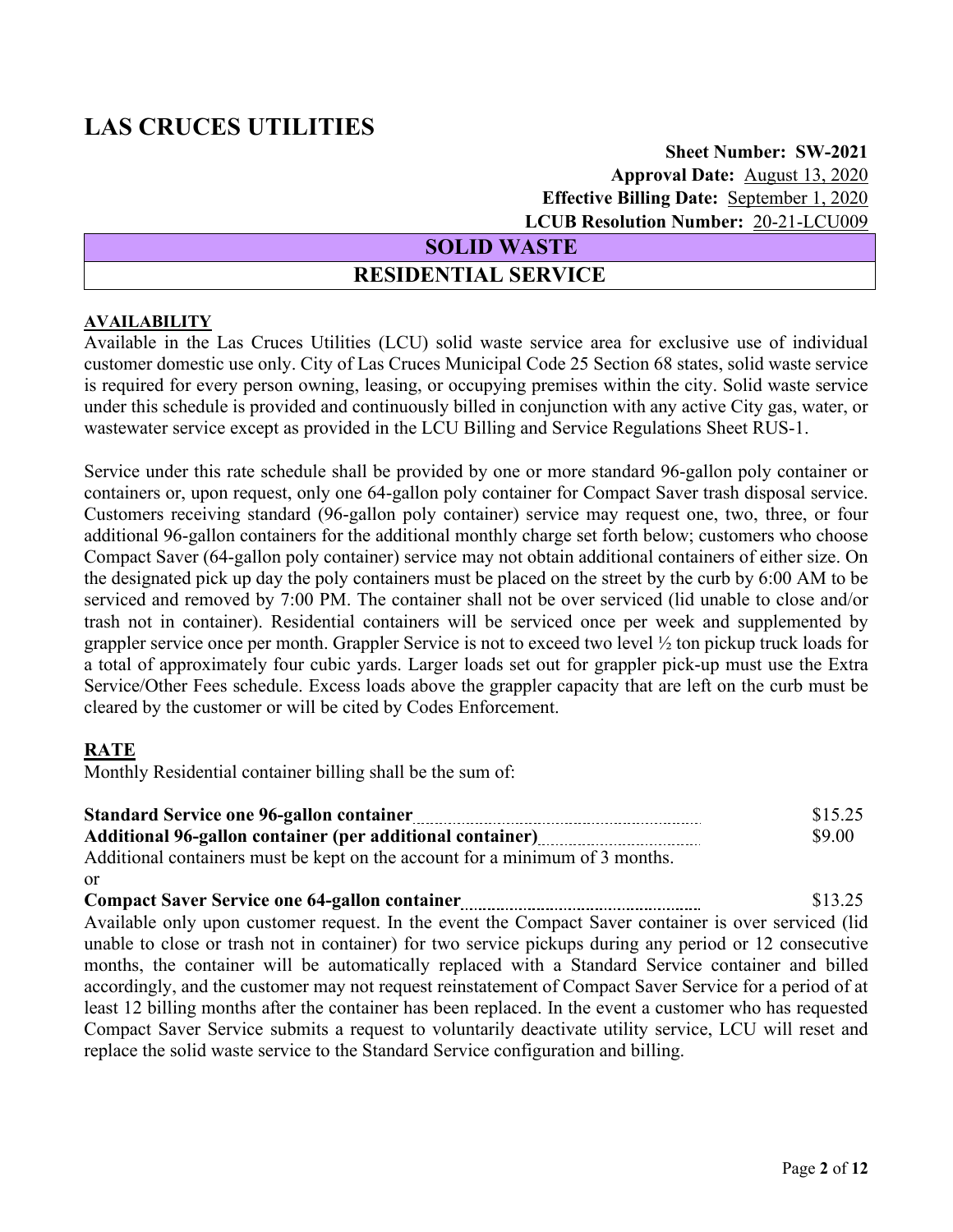# **Tax and Franchise Fee**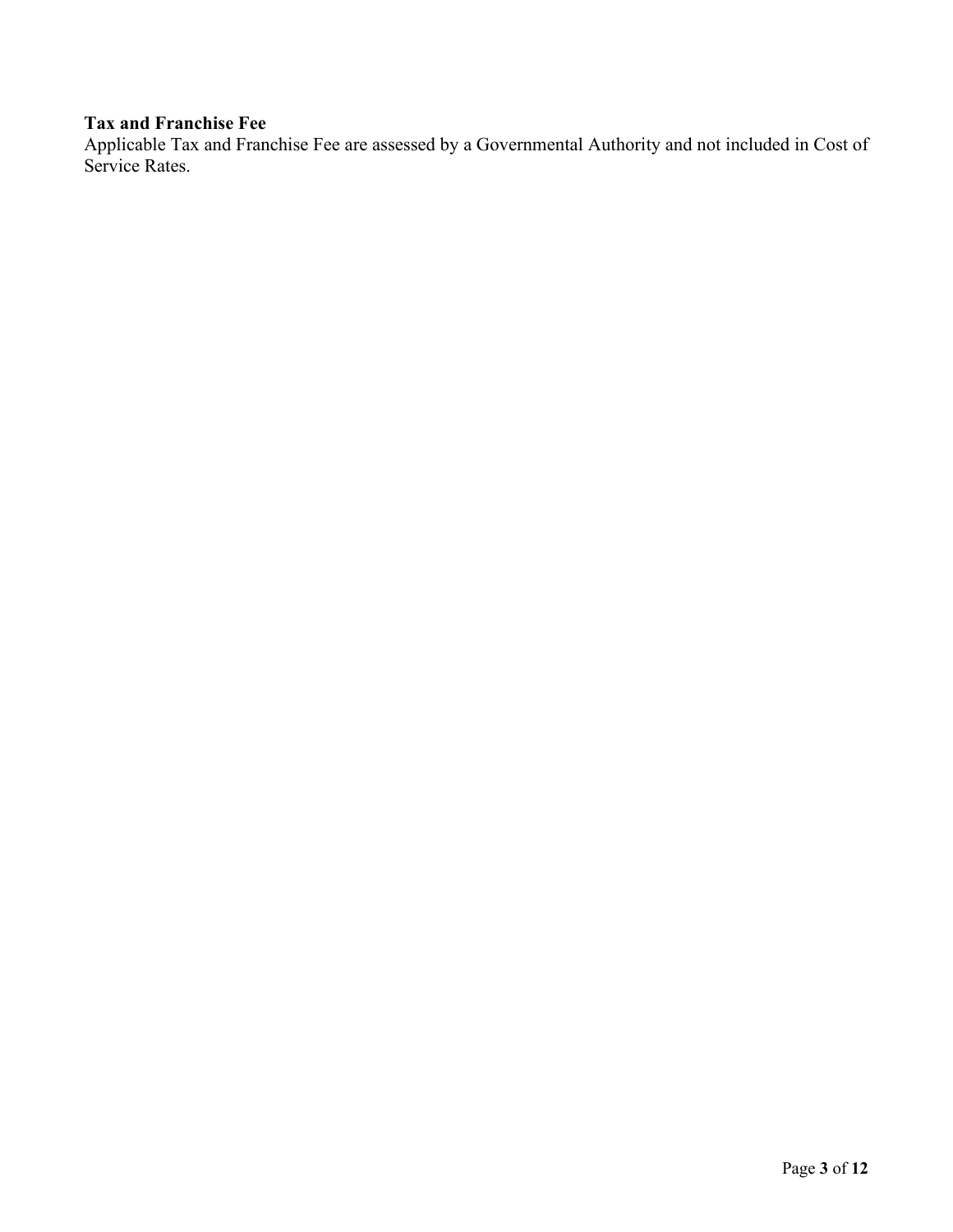**Sheet Number: SW-2021 Approval Date:** August 13, 2020  **Effective Billing Date:** September 1, 2020  **LCUB Resolution Number:** 20-21-LCU009

**SOLID WASTE**

# **COMMERCIAL POLY CONTAINER SERVICE**

### <span id="page-3-0"></span>**AVAILABILITY**

Available in the Las Cruces Utilities (LCU) solid waste service area for any establishment engaged in the operation of a business or institution, for profit or government entities. City of Las Cruces Municipal Code 25 Section 68 states, solid waste service is required for every person owning, leasing, or occupying premises within the city. Solid waste service under this schedule is provided and continuously billed in conjunction with any active City gas, water, or wastewater service. This solid waste service is only available if the LCU Solid Waste Deputy Director determines there is no location on the property for the safe pickup and servicing of a standard dumpster container, or if the Commercial customer disposes trash at a sufficiently low volume to be accommodated by a 96-gallon poly container and is in proximity to a route that services poly containers. The container shall not be over serviced (lid unable to close and/or trash not in container). In the event the container is over serviced for two service pickups during any period of 12 consecutive months, the customer may be automatically transferred to a higher level of Commercial Poly Container Service (i.e., two 96-gallon containers instead of one or Commercial Dumpster Service (i.e., Low Volume Disposal Plan) and billed accordingly, and the customer may not request reinstatement of the prior level of service for a period of at least 12 billing months.

On the designated pick up day, the poly containers must be placed on the street by the curb by 6:00 AM to be serviced and removed by 7:00 PM.

Upon approval from LCU by the LCU Solid Waste Deputy Director, a Commercial customer may be supplied with a maximum of two 96- gallon poly containers for trash service.

Commercial customers must be billed a Commercial account and not a Residential account.

### **RATE**

| Monthly Commercial 96-gallon poly container billing shall be the sum of: |         |
|--------------------------------------------------------------------------|---------|
| One 96-gallon Poly Container serviced once a week                        | \$28.00 |
| or                                                                       |         |
| Two 96-gallon Poly Containers serviced once a week                       | \$56.00 |

### **Tax and Franchise Fee**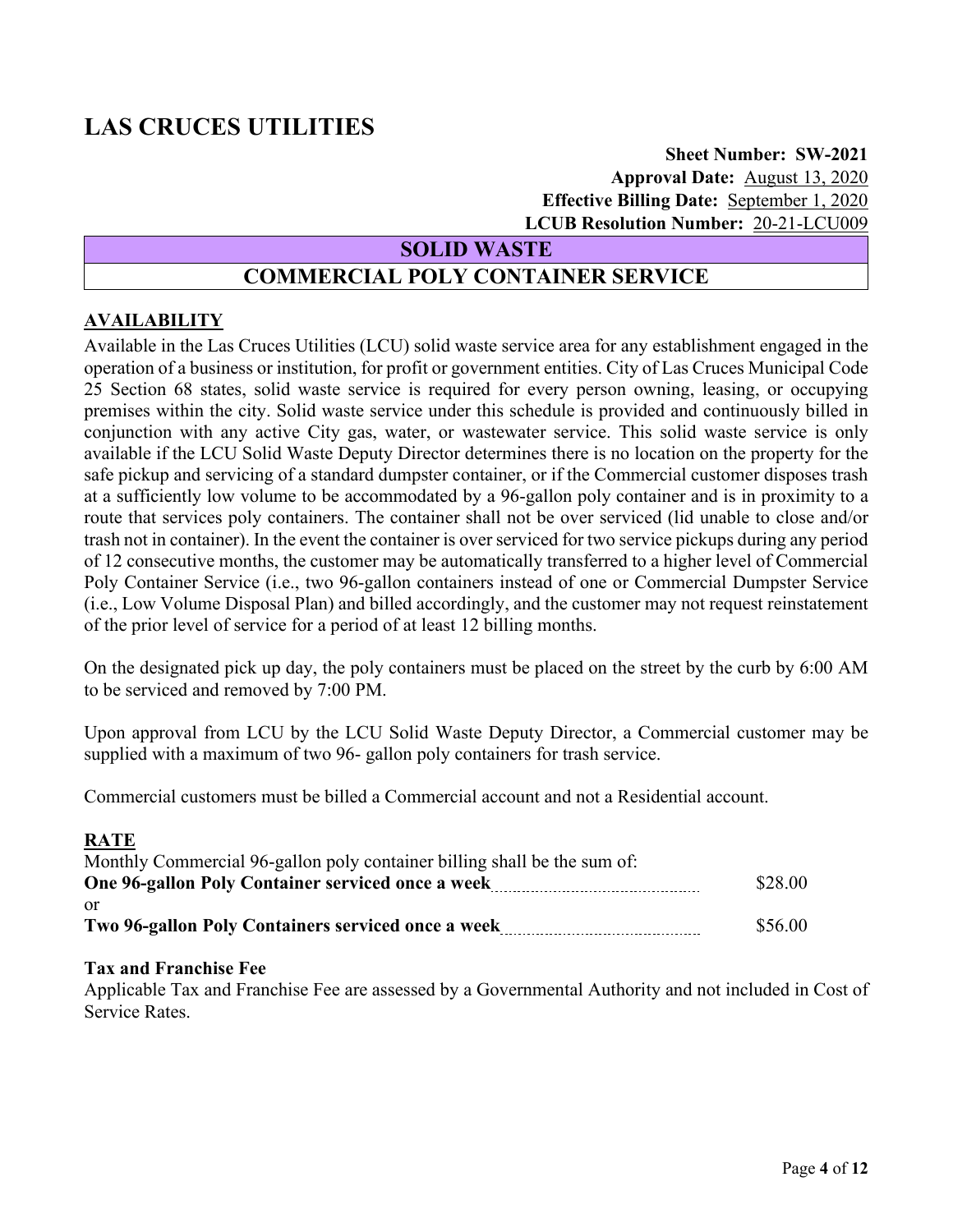## **Sheet Number: SW-2021 Approval Date:** August 13, 2020  **Effective Billing Date:** September 1, 2020  **LCUB Resolution Number:** 20-21-LCU009

### **SOLID WASTE**

# **COMMERCIAL DUMPSTER SERVICE**

### <span id="page-4-0"></span>**AVAILABILITY**

Available in the Las Cruces Utilities (LCU) solid waste service area for any establishment engaged in the operation of a business or institution, for profit or government entities. City of Las Cruces Municipal Code 25 Section 68 states, solid waste service is required for every person owning, leasing, or occupying premises within the City. Solid waste service under this schedule is provided and billed uninterrupted in conjunction with active City gas, water, or wastewater service. Such enterprises will include, but not be limited to, clubs, hotels, motels, schools, hospitals, churches, any property that has more than four dwelling units on a single platted parcel, municipal, county, state and federal buildings.

Standard Commercial service is provided by dumpster containers and serviced under one of the disposal service plans listed below.

The Customer will remain under the selected disposal plan for minimum of 12 consecutive months. Requests for change in Disposal Plans must be reviewed and approved by the LCU Solid Waste Deputy Director. In the event the dumpster container is over serviced (lid unable to close or trash not in container) for two service pickups during any period of 12 consecutive months, the customer will be placed on the next higher disposal plan and billed accordingly, and the customer may not request reinstatement of the Low Disposal Plan service for a period of at least 12 billing months after the container has been replaced.

### **RATE**

| Monthly Commercial 96-gallon poly container billing shall be the sum of:                     | Unit Rate  |
|----------------------------------------------------------------------------------------------|------------|
|                                                                                              | Per Pickup |
| <b>Low Volume Disposal Plan</b>                                                              |            |
|                                                                                              | \$70.00    |
|                                                                                              | \$82.00    |
| <sub>or</sub>                                                                                |            |
| <b>Intermediate Volume Disposal Plan</b>                                                     |            |
| 3.0 cubic yard container pickup service up to three times per week                           | \$93.00    |
| 4.0 cubic yard container pickup service up to three times per week                           | \$104.00   |
| This amount will be multiplied by the number of services per week requested by the customer. |            |
| <sub>or</sub>                                                                                |            |
| <b>High Volume Disposal Plan</b>                                                             |            |
| 6.0 cubic yard container pickup service up to six times per week                             | \$124.00   |

| 0.0 cubic yard container prekup service up to six times per week.<br>\<br>`--------------------------------- | _⊍ ⊥∠ <del>⊣</del> .∪∪ |
|--------------------------------------------------------------------------------------------------------------|------------------------|
| 8.0 cubic yard container pickup service up to six times per week                                             | \$138.00               |
| This amount will be multiplied by the number of services per week requested by the customer.                 |                        |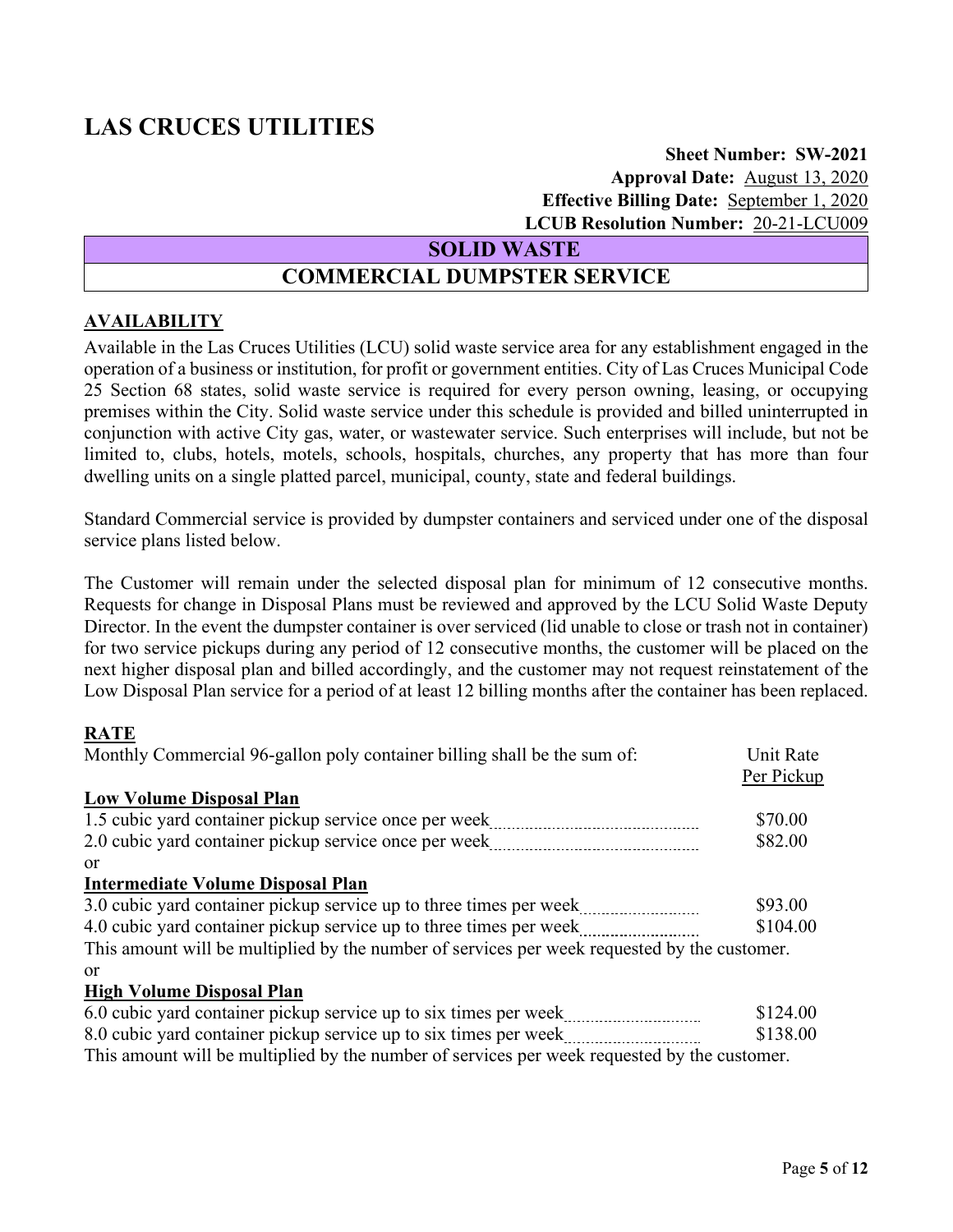or

# **Compact Service (Compactor provided by Customer)**

|                                                                                              | \$90.00  |
|----------------------------------------------------------------------------------------------|----------|
|                                                                                              | \$130.00 |
| This amount will be multiplied by the number of services per week requested by the customer. |          |

# **Tax and Franchise Fee**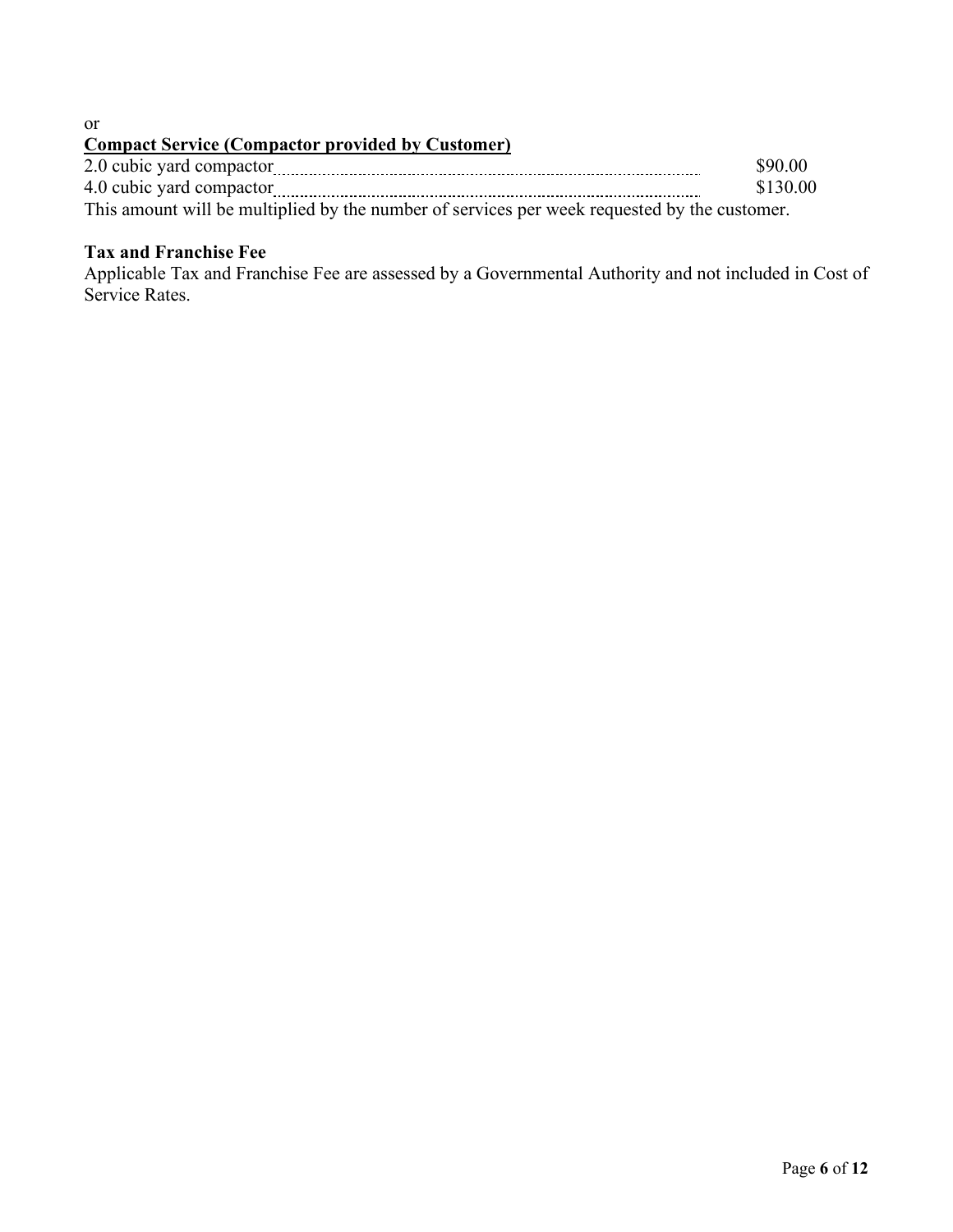### **Sheet Number: SW-2021 Approval Date:** August 13, 2020  **Effective Billing Date:** September 1, 2020  **LCUB Resolution Number:** 20-21-LCU009

## **SOLID WASTE**

# <span id="page-6-0"></span>**COMMERCIAL ROLL-OFF CONTAINER/CLEAN FILL/GREEN WASTE SERVICE**

### **AVAILABILITY**

Available in the Las Cruces Utilities (LCU) Solid Waste service area for any establishment engaged in the operation of a business or an institution. Such enterprises will include, but not be limited to, clubs, hotels, motels, schools, hospitals, churches, municipal, county, state and federal buildings, and construction sites.

For disposal of clean fill materials at the LCU Foothills Landfill, which consist of materials such as concrete, asphalt, rock, bricks, or dirt. If concrete has rebar, the rebar must be cut to extend no farther than two inches beyond the face of the concrete. Trash, tree branches, or any kind of green waste or wood is not to be placed in clean fill containers. The Landfill attendant will refuse disposal of any truckload containing unauthorized and non-clean fill debris and will route the truck to the South Central Solid Waste Authority (SCSWA) Transfer Station for disposal of contents and charged SCSWA's disposal fees. The maximum container size will be 15 cubic yards.

For disposal of green waste at the LCU Foothills Landfill, which consists of materials such as tree branches (cut in lengths less than five feet), weeds, and grass clippings. No dirt, rock, or asphalt, or other clean fill materials as listed above can be placed in green waste containers. The Landfill attendant will refuse disposal of any truckload containing unauthorized and non-green waste debris and will route the truck to the SCSWA Transfer Station for disposal of contents and charged SCSWA's disposal fees.

### **RATE**

The billing is the sum of:

### **Pull Fee**

| Per Service pull per container                                                                              | \$170.00 |
|-------------------------------------------------------------------------------------------------------------|----------|
| A minimum of one pull will be charged per month to the customer account.                                    |          |
|                                                                                                             | \$4.36   |
| Minimum charge of one ton.                                                                                  |          |
|                                                                                                             | \$25.00  |
| <b>Relocation Fee</b>                                                                                       |          |
|                                                                                                             | \$30.00  |
| Charge for relocating a roll-off container at customer request when scheduled outside of a disposal service |          |
| request.                                                                                                    |          |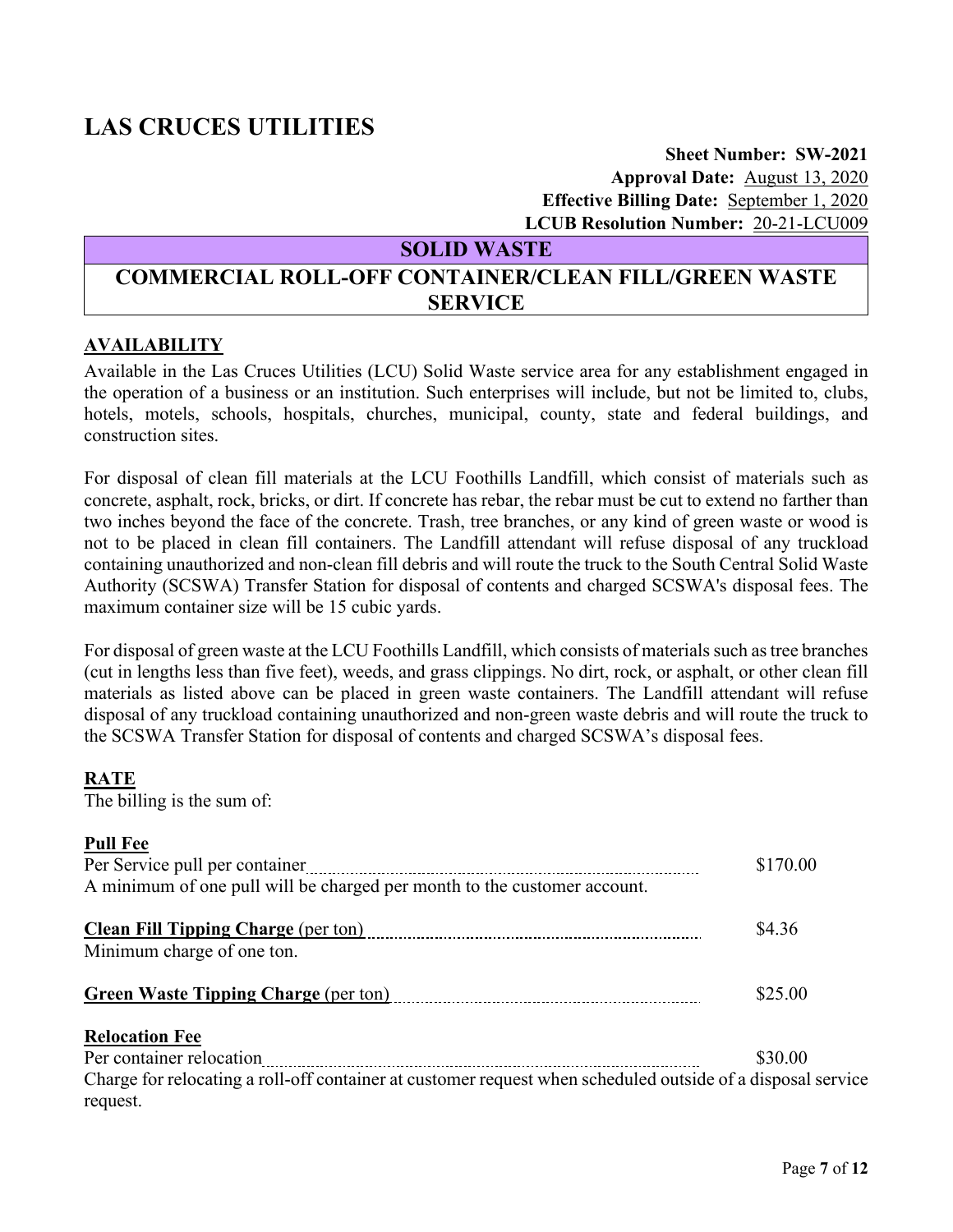## **Tax and Franchise Fee**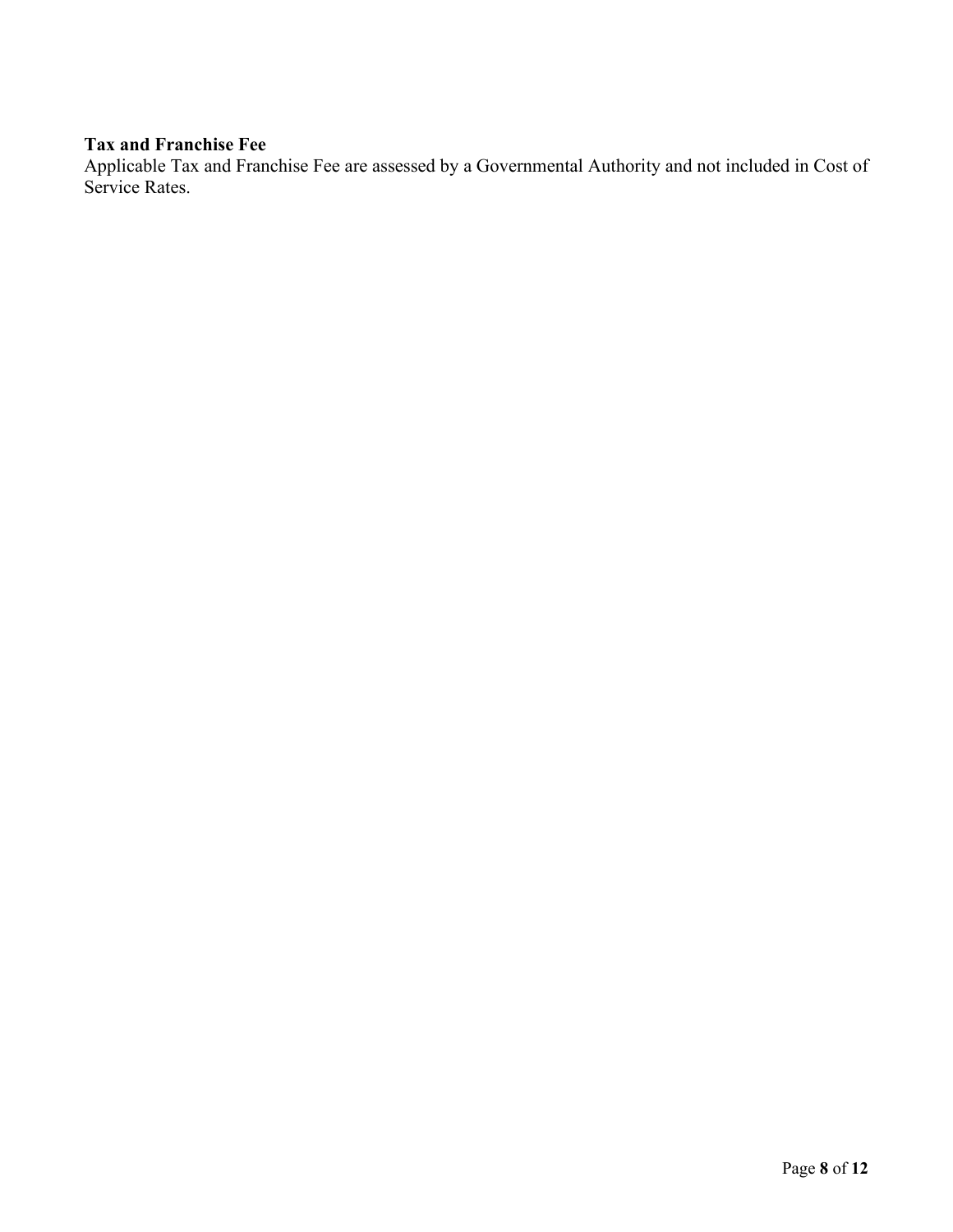## **Sheet Number: SW-2021 Approval Date:** August 13, 2020  **Effective Billing Date:** September 1, 2020  **LCUB Resolution Number:** 20-21-LCU009

**SOLID WASTE**

# **COMMERCIAL ROLL-OFF/COMPACTOR CONTAINER SERVICE**

### <span id="page-8-0"></span>**AVAILABILITY**

Available in the Las Cruces Utilities (LCU) solid waste service area for municipal solid waste by an establishment or residence engaged in the operation of a business or an institution. Such enterprises will include, but not be limited to, clubs, hotels, motels, schools, hospitals, homes, churches, construction sites or residences, municipal, county, state, and federal buildings.

### **RATE**

The billing is the sum of:

### **Pull Fee**

|                                                                                                          | \$170.00 |
|----------------------------------------------------------------------------------------------------------|----------|
| Service charge to pull container and dispose of contents at customer request. A minimum of one pull will |          |
| be charged per month to the customer account. Maximum container size will be 30 cubic yards.             |          |

### **Landfill Tipping Charge** (per SCSWA Tariff)

| Contents will be weighted and charged the SCSWA disposal fee per ton | Charges as    |
|----------------------------------------------------------------------|---------------|
|                                                                      | authorized by |
|                                                                      | <b>SCSWA</b>  |

### **Relocation Fee**

Per container relocation \$30.00 Charge for relocating a roll-off container at customer request when scheduled outside of a disposal service request.

### **Tax and Franchise Fee**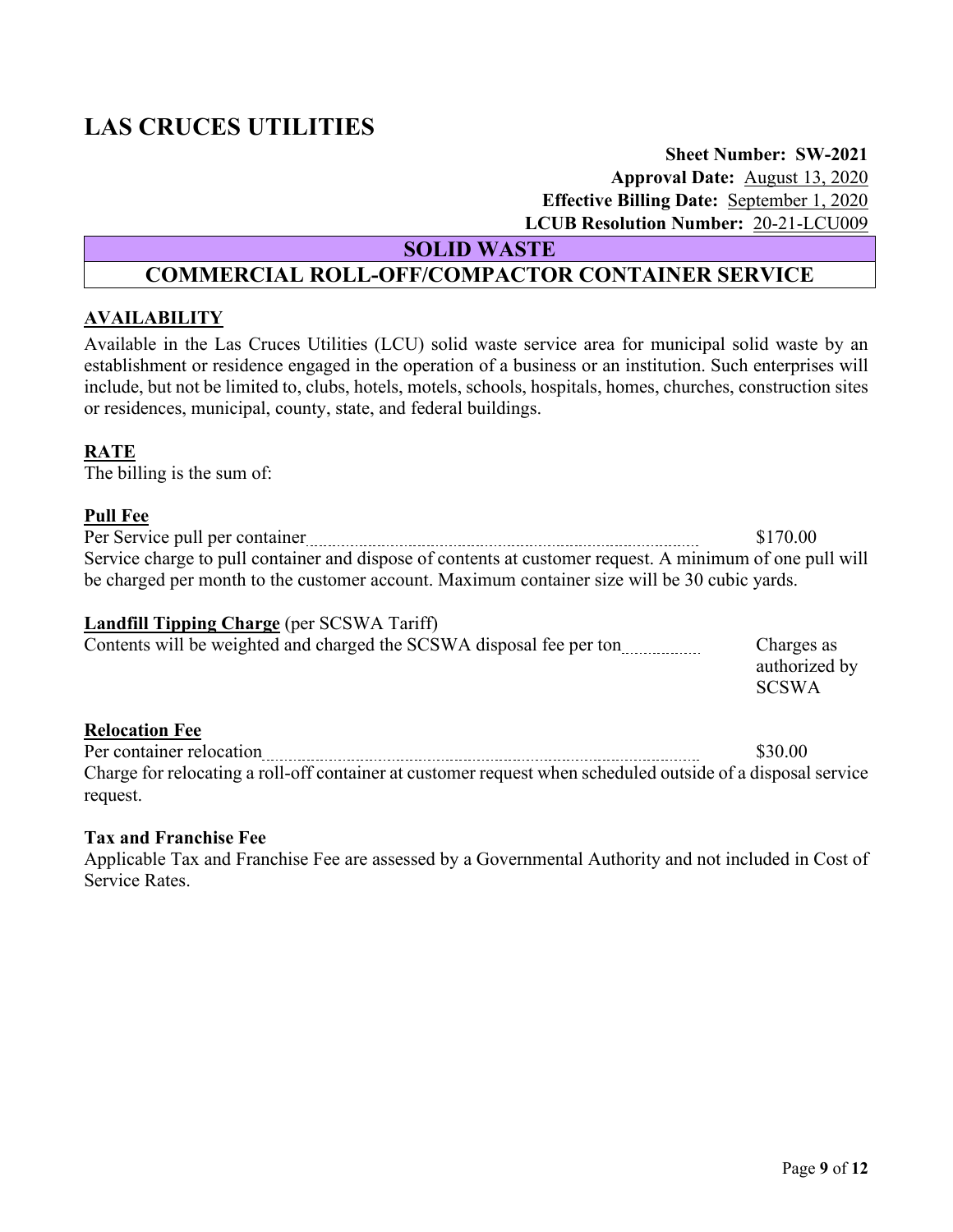## **Sheet Number: SW-2021 Approval Date:** August 13, 2020  **Effective Billing Date:** September 1, 2020  **LCUB Resolution Number:** 20-21-LCU009

**SOLID WASTE**

# **EXTRA SERVICE/OTHER FEES**

### <span id="page-9-0"></span>**AVAILABILITY**

Available in the Las Cruces Utilities solid waste service area for any establishment within the service area.

#### **RATE**

The billing is the sum of:

### **Extra Poly Container Service Pickup Charge**

| 96-gallon container                  | \$15.25 |
|--------------------------------------|---------|
| 64-gallon container                  | \$13.25 |
| One 96-gallon container (Commercial) | \$28.00 |
| Two 96-gallon container (Commercial) | \$56.00 |

#### **Grappler Service Charges:**

| Quarter Grappler Truck load (approximately 5 cubic yards) <i>manual content</i> content of the Cuarter Grappler Truck load (approximately 5 cubic yards) | \$108.25 |
|----------------------------------------------------------------------------------------------------------------------------------------------------------|----------|
|                                                                                                                                                          | \$217.07 |
|                                                                                                                                                          | \$434.14 |
| Extra Grappler charges apply for additional service requests outside the once a month, scheduled                                                         |          |
|                                                                                                                                                          |          |

Residential service pickup at no charge.

| <b>Extra Dumpster Service Charge</b> | 50% of the current monthly |
|--------------------------------------|----------------------------|
|                                      | rate for a single weekly   |
|                                      | pickup of the subscribed   |
|                                      | disposal service           |

### **Poly Container Replacement Fee** \$51.00 The poly container (or containers) providing solid waste service are the property of the City. At the determination of the LCU Solid Waste Deputy Director, containers repeatedly lost or sustaining damage resulting from burning, will be assessed the Solid Waste Container Replacement fee. Containers damaged due to normal wear and tear will be repaired at no charge.

### **Tax and Franchise Fee**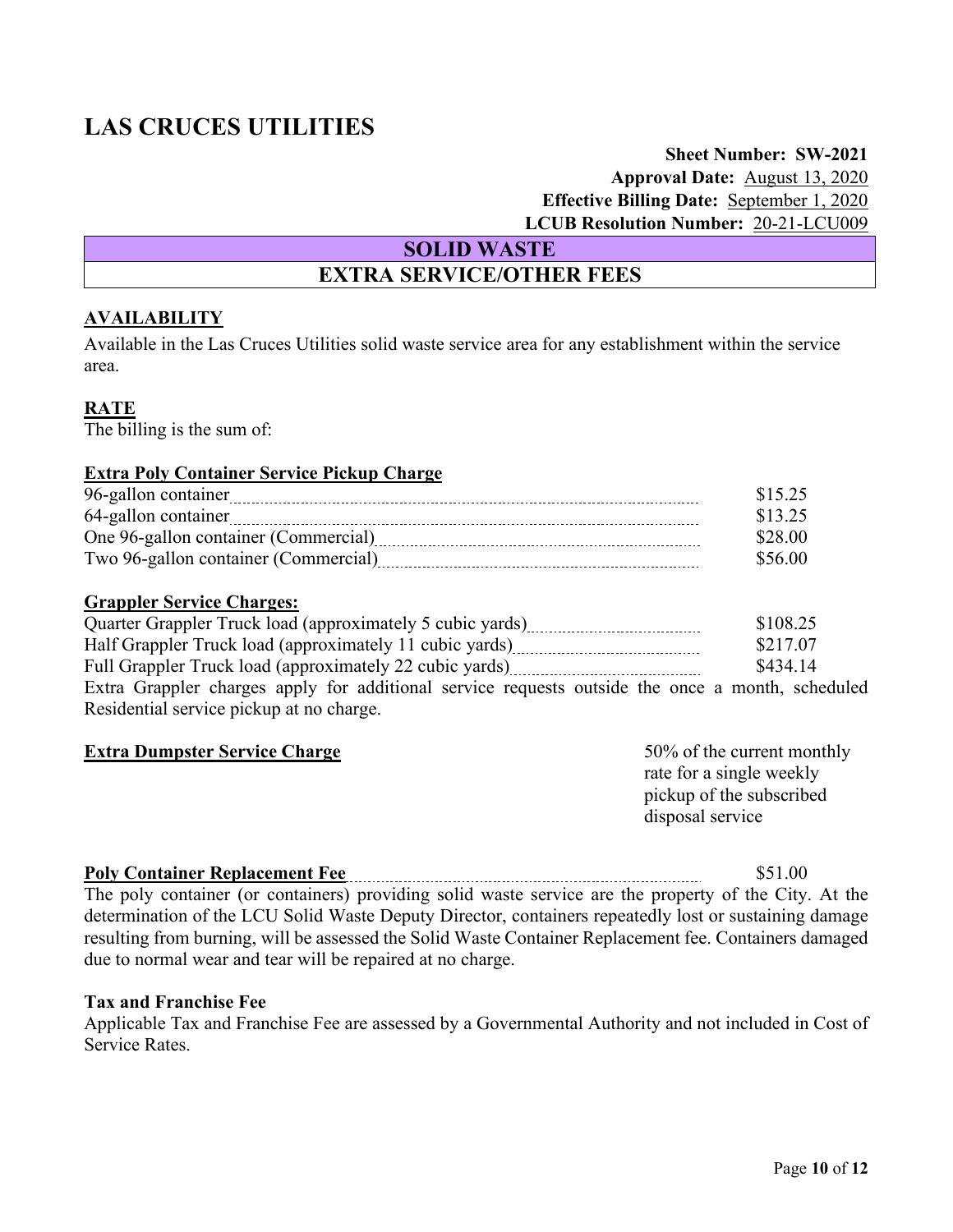## **Sheet Number: SW-2021 Approval Date:** August 13, 2020  **Effective Billing Date:** September 1, 2020  **LCUB Resolution Number:** 20-21-LCU009

**SOLID WASTE**

# **COMMERCIAL YARD WASTE DISPOSAL**

### <span id="page-10-0"></span>**AVAILABILITY**

Available to commercial customers for the disposal of yard waste at the Las Cruces Utilities Foothills Landfill. The Landfill attendant will refuse disposal of any yard waste material contaminated with unauthorized debris and route the vehicle to the South Central Solid Waste Authority (SCSWA) Transfer Station for disposal of contents.

Commercial customers will be required to set up an account for billing on a monthly basis.

#### **RATE**

| The billing is the sum of:                 |  |
|--------------------------------------------|--|
| <b>Yard Waste Tipping Charge (per ton)</b> |  |

#### **Tax and Franchise Fee**